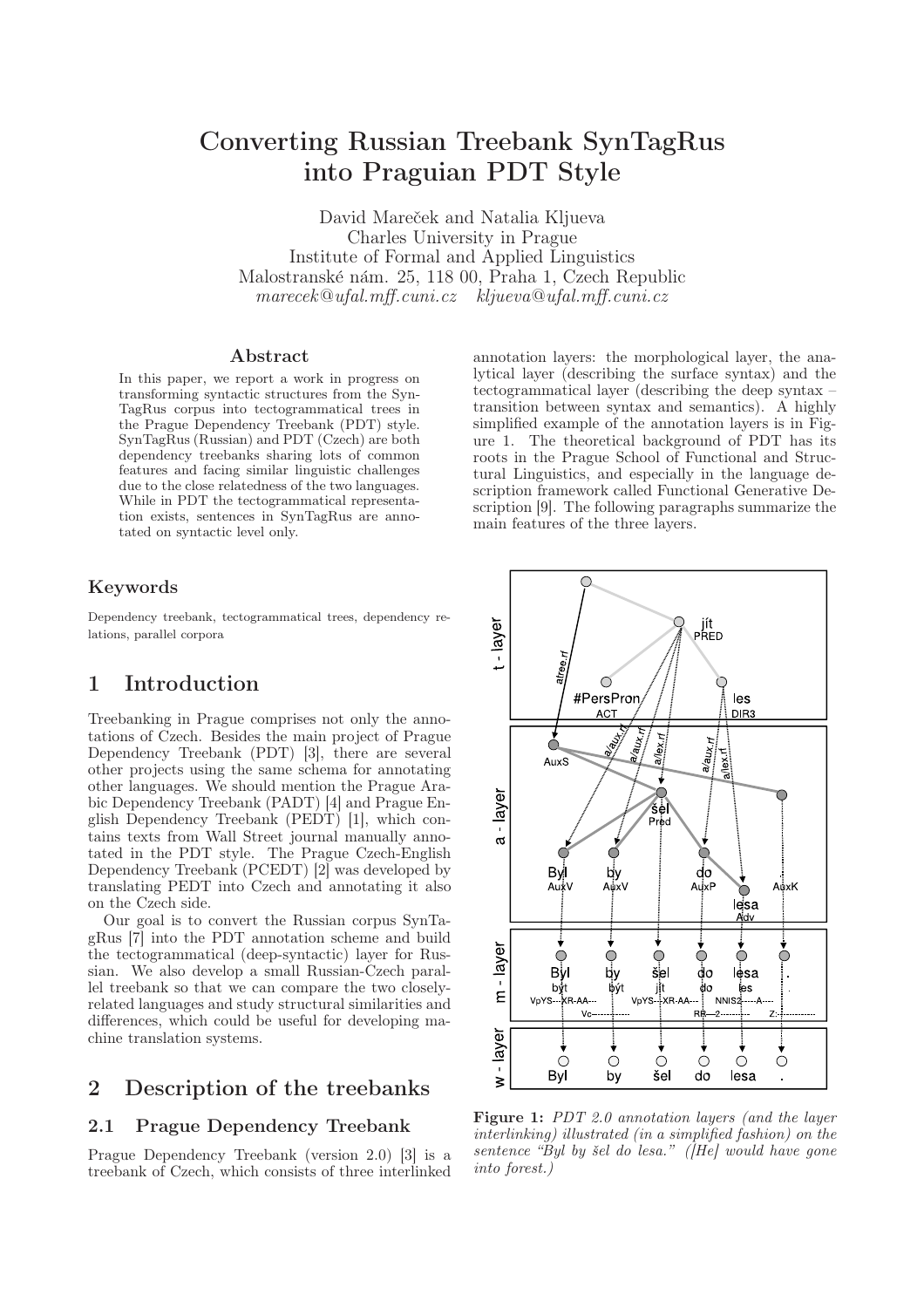

Figure 2: A syntactically annotated sentence from the SynTagRus treebank. Lemmas in rectangles are followed by tags, syntactic relations are in ovals.

At the morphological layer (m-layer), a sentence is divided into tokens (words, punctuation marks, and other symbols). Lemma and positional morphological tag are assigned to each token.

At the analytical layer (a-layer), a rooted dependency tree is being build for every sentence. Every token from the morphological layer becomes exactly one node in the analytical tree. Only one node – the "technical" root – is added. An analytical function (such as Subject, Object, Attribute) is assigned to each node, but in fact it captures the type of dependency relation between the given node and its parent node. However, there are also edges representing non-dependency relations (e.g. in coordination structures).

At the tectogrammatical layer (t-layer), each sentence is represented as a complex deep-syntactic dependency tree (tectogrammatical tree), in which only autosemantic words have nodes of their own. Functional words like prepositions, subordinating conjunctions, auxiliary verbs, and modal verbs are represented in the respective nodes in the form of their attributes. On the other hand, tectogrammatical trees contain nodes that have no counterparts in the surface shape of the sentences, for instance nodes corresponding to 'pro-dropped' subjects. Each node has its tectogrammatical lemma, functor (which determines the type of semantic relation between the node and its parent), semantic part of speech, grammatemes (semanticallyoriented counterparts of morphological categories such as aspect, degree of comparison, modality, gender, iterativeness, negation, number, person, or tense).

The corpus contains 115,844 sentences (1,957,247 tokens including punctuation and other special characters) from newspapers and scientific articles. All of them are annotated on the m-layer, 75% on the a-layer and 45% on all three layers.

### 2.2 SynTagRus

SynTagRus is a syntactically annotated corpus of Russian based on the theory "Meaning-Text" [6]. In Syn-TagRus, sentences are represented as trees, in which words are nodes and edges between them are marked with the appropriate syntactic relation. Unlike in PDT, punctuation marks are not annotated in Syn-TagRus. They are included, but do not carry any labeling and they are not included in syntactic trees. An annotated sentence from SynTagRus is depicted in Figure 2.

Each word (node in a tree) has five attributes in the SynTagRus XML format:

- $id$  linear position of the word in the sentence,
- $dom id$  of its parent node,
- $lemma morphological lemma$ ,
- feat morphological tag.<sup>1</sup> Part of speech at the first position is followed by a sequence of respective features (e. g. number, gender, case, person, aspect, tense, ...),
- $link$  syntactic relation<sup>1</sup> between the node and its parent. It can be for example 'предик' (between a verb and its complement), '1-компл' (between a verb and its direct object), 'предл' (between a preposition and a noun), and many others.

The whole corpus contains 32,242 sentences and 461,297 tokens (excluding punctuation). Most of the texts are from journal articles and newspapers, but there are also texts belonging to the fiction genre.

<sup>&</sup>lt;sup>1</sup> All morphological and syntactic features are described at http://www.ruscorpora.ru/instruction-syntax.html.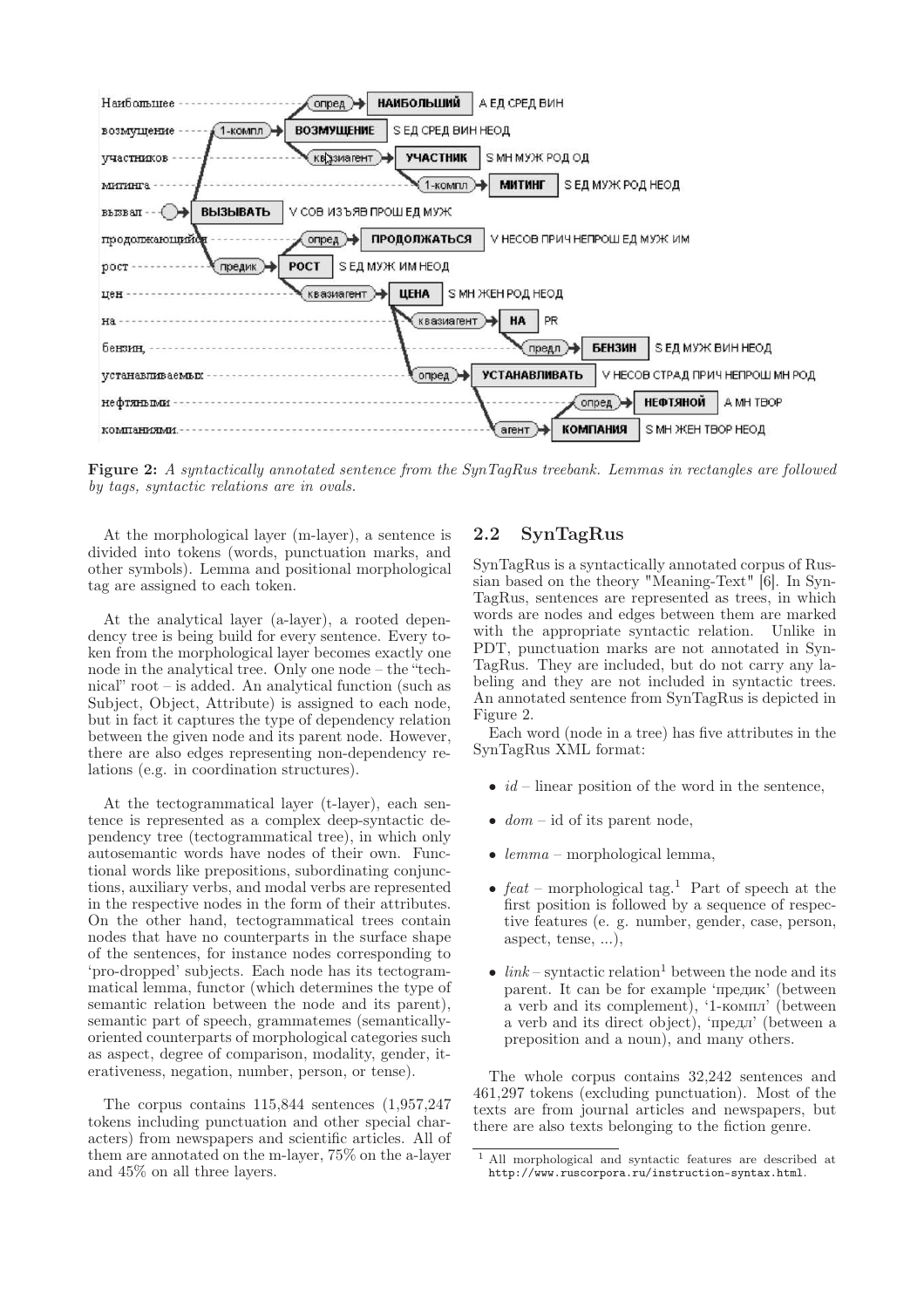## 3 Adaptation of tectogrammatical layer for Russian

Here we discuss the ongoing process of constructing tectogrammatical representation on the basis of morphological information and syntactic relations. The conversion will be described in several steps.

#### 3.1 Format conversion

Both PDT and SynTagRus are represented in XML based formats. In the case of PDT a special PML format was developed [8]. SynTagRus XML format was therefore transfered into PML, so that we can use the TectoMT<sup>1</sup> software framework [12] and TrEd<sup>2</sup> viewer.

As we can see from the corpora description, SynTagRus annotation covers all the features that are necessary to build morphological and analytical layer. The third – tectogrammatical layer will be derived from these two layers in the next steps.

#### 3.2 Converting coordinations

Coordination relations do not belong among dependency relations. Their handling in SynTagRus is different from the PDT style. We will call the coordinated words (or clauses) coordination members, the word which governs all the coordination members will be common parent and the words depending on all the members will be common dependents.

In SynTagRus, according to the Meaning Text Theory [6], the first member of coordination is attached to the common parent. Common dependents are attached to the nearest member, often to the first one. Each other coordination member including conjunctions is attached to the previous member as it is depicted in Figure 3. The edges between coordination members are labeled by 'сочин' (composition relation) or 'соч-союзн' (composition-with-conjunction relation).

In our example, the verbs 'топали' (stamped), 'свистели' (whistled), and 'расходились' (left) are coordinated. They are head of the sentence (the first member is attached to the technical root 'SruA') and have one common dependent, the subject 'Собравшиеся' (People), which is attached to the first member 'топали'.

The same sentence but with the coordination handled in the PDT style is depicted in Figure 4. All members of coordination are attached here to the conjunction, the common dependent 'Собравшиеся' is attached also to the conjunction. Members of coordination are distinguished from common dependents with the special attribute ' $\circ$  co'.

The advantages and disadvantages of these two different handling of coordinations are discussed in more detail in [11]. Mel'čuk's approach needs less memory compared to PDT, because it needs no special attributes '\_co' for marking coordinating members. It seems that it is also more suitable for annotators (missing '\_co' attribute was very common and problematic error in PDT). On the other hand, Mel'čuk's theory



Figure 3: Handling coordinations in SynTagRus, sentence 'Собравшиеся топали ногами, свистели и нехотя расходились.' (People stamped their feet, whistled and left unwillingly.)



Figure 4: Handling coordinations in the PDT style (the same sentence as in Figure 3).

can not reflect inner structure of coordination constructions (for example in 'Peter and Mary or Charlie and Suzanne') and does not allow different syntactic relations of coordinated words.

Several problems occurred in automatic conversion of coordinations into PDT style.

Firstly, it is not distinguished in SynTagRus whether a dependent of a member of coordination actually refers to the whole coordination or only to that one member. In our example, the words 'Собравшиеся'  $(People)$  and 'ногами' (feet) are attached both to the first coordination member 'топали' (stamped). While 'Собравшиеся' is a common dependent, the word 'ногами' depends on the first member only – on the word 'топали'. The authors of SynTagRus treebank decided not to distinguish them, because this is a notorious source of ambiguity in many cases, for example in 'old men and women' vs. 'old men and women whose age is not specified'. Nevertheless, the PDT representation requires this ambiguity to be resolved. The disambiguation can be partially facilitated by a couple of rules. For instance, a subject belonging to the coordinated verbs is almost certain the common subject if there is no other subject in the sentence. This is just the case of the word

<sup>1</sup> http://ufal.mff.cuni.cz/tectomt

<sup>2</sup> http://ufal.mff.cuni.cz/∼pajas/tred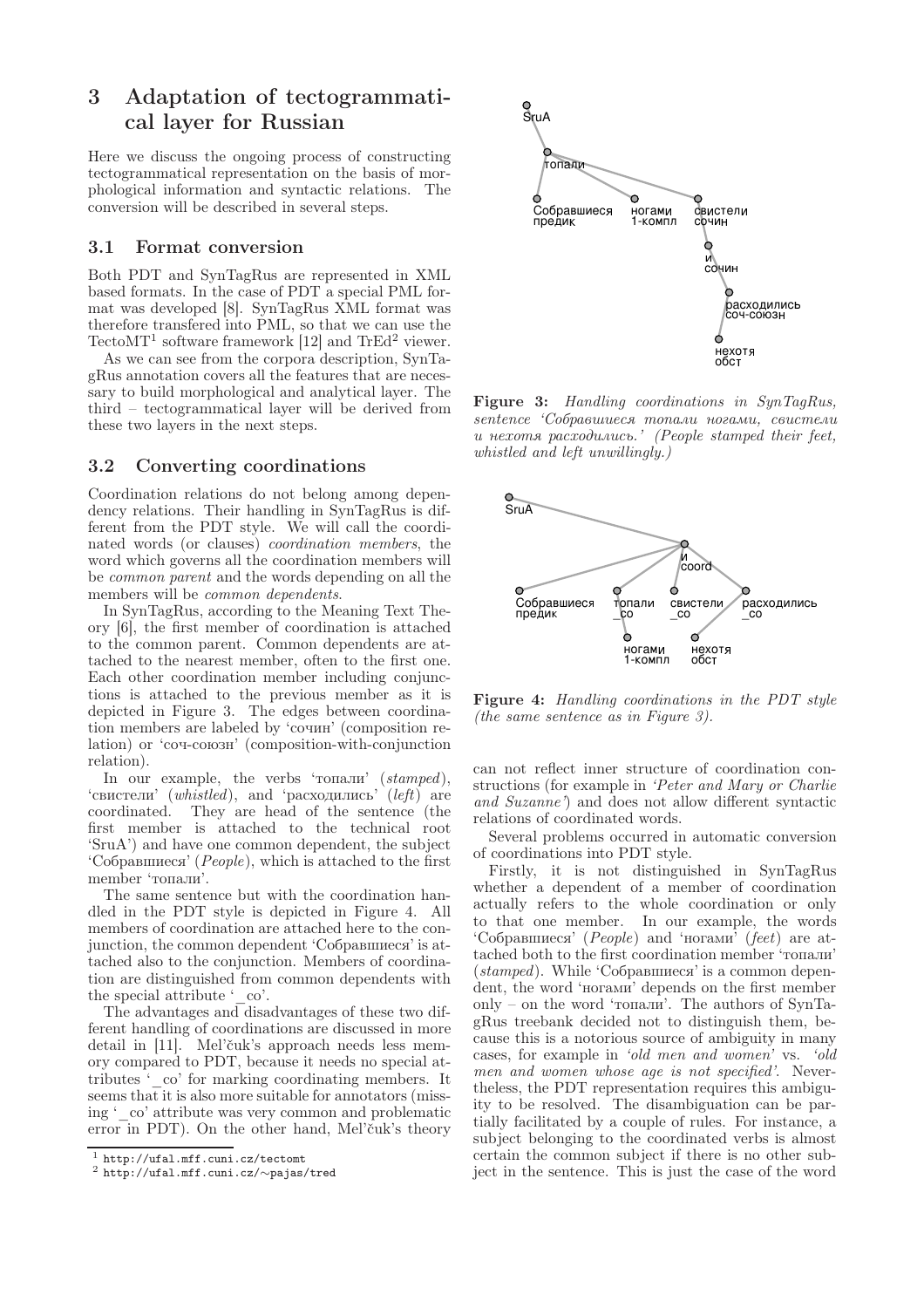

Figure 5: Analytical representation of the Russian sentence 'Иногда на какой-нибудь из веток сидел мальчик с удочкой, без всякой надежды на поклевку опустив ее в воду. (Now and than a boy with a fishing rode was sitting on a branch, dropping it into the water without any hope to catch fish.)



**Figure 6:** Tectogrammatical representation of the sentence from the Figure 5, lemmas and functors are depicted.

'Собравшиеся' (People). But by far not all cases can be solved.

Secondly, since punctuation marks are not included in the trees in SynTagRus, it is often the case that there is no node that could serve as the coordination head. In such situations, all coordination members are attached on their common parent instead on a conjunction. We also can not deal with common dependents in such structures, but this problem arises very rarely.

#### 3.3 **Function words**

Function words (e. g. prepositions, subordinating conjunctions and auxiliary verbs) do not have their own nodes in the tectogrammatical trees. The conversion from analytical trees (in which every word is represented by one node) is done in several steps. Each

function word is first marked and assigned to one of the content words. Afterwards the tectogrammatical tree is build using only content (non-function) words as nodes. The meaning of the function words is then expressed by functors and grammatemes (the attributes of respective content-word nodes).

An example of conversion from analytical tree into tectogrammatical tree is depicted in Figures 5 and 6.

For example, the prepositional phrase 'B BOAY' is represented by the node 'вода' in the tectogrammatical layer. The preposition 'B' is reflected in the functor 'DIR3', which means to where.

Some of the rules we use for assignment of function words to content words follow.

1. **prepositions**  $- A$  preposition is assigned to its child node (a noun), if the syntactic relation is 'предл' (prepositional).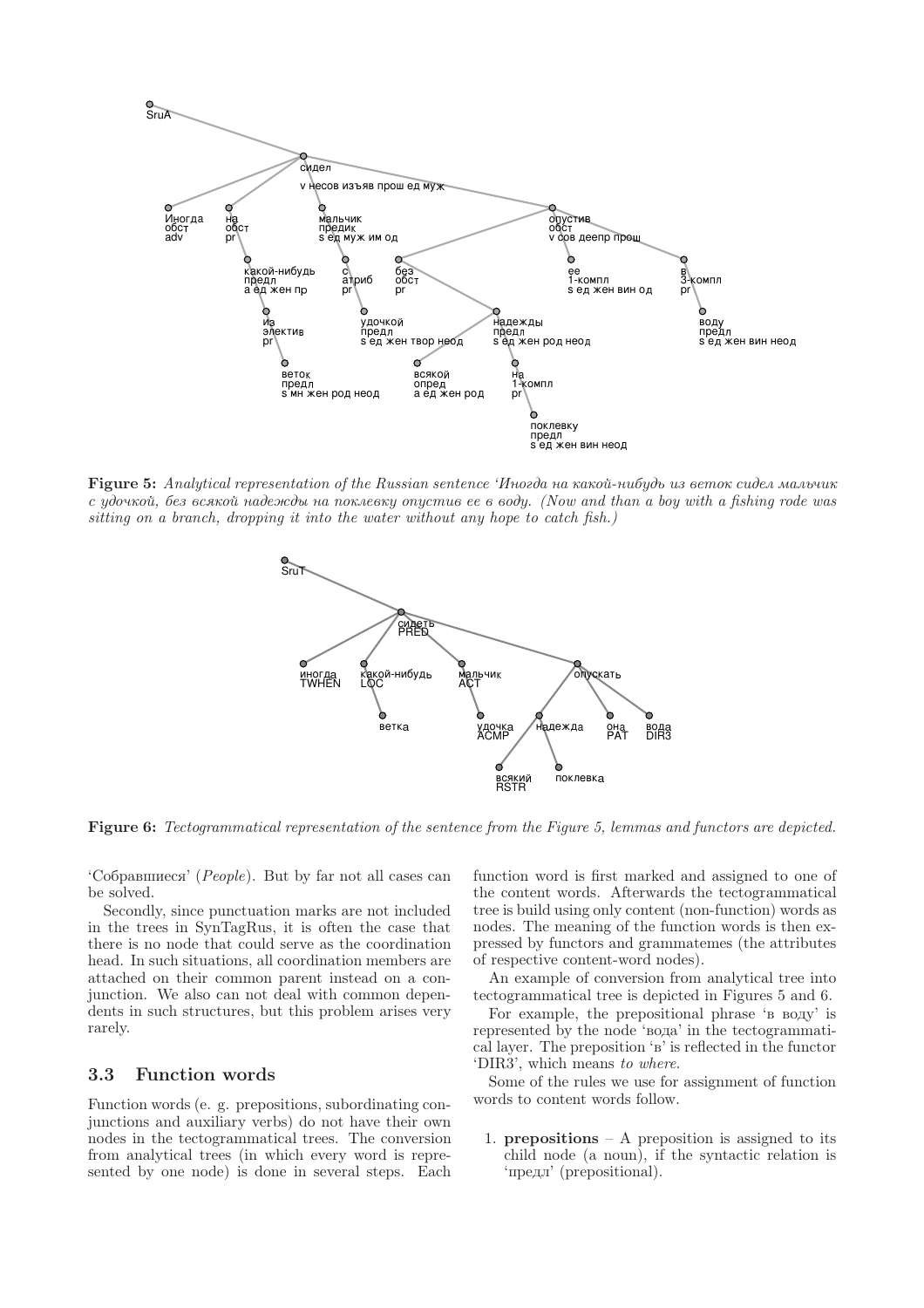- 2. passive forms If there are two verbs which syntactic relation is 'пасс-анал' (analytical-passive) and the lemma of the parent verb is 'быть' (to be), the parent verb is assigned as a functional word to the child verb.
- 3. future tense In Russian (as well as in Czech) future tense of imperfective verbs is expressed analytically as 'to be'  $+$  infinitive, e. g. 'будут пользоваться' (will use). Therefore, the rule is: If there are two verbs, their relation is 'аналит' (analytical), the lemma of the parent verb is  $\widetilde{\mathfrak{b}}$ ыть' (to be), and the child verb is in infinitive form, the parent verb is assigned to the child.
- 4. subordinated conjunctions Conjunctions 'что' (that), 'чтобы' (so that), or 'потому что' (because) are assigned to their child nodes, if the syntactic relation between them is 'подч-союзн' (subordinate clause with conjunction).
- 5. modal verbs A verb which lemma is 'хотеть'  $(want)$ , 'мочь'  $(can)$ , 'надо'  $(should)$ , ог 'должен'  $(must)$  is assigned to its child node, if the child node is verb in infinitive form.

#### 3.4 Elided 'to be'

In Czech, personal pronouns in subject positions are often dropped and have to be added (reconstructed) at the tectogrammatical layer. Analogically, we add special nodes into Russian tectogrammatical trees if the Russian verb 'to be' is dropped in the surface sentence shape, as it is for example in 'Я студент' (I [am] a student). This is currently approximated by the following simple heuristics: if there is a 'предик' (predicate) relation between two nodes and the parent node is not a verb, then generate a new node labeled with '#ToBe' and attach both previously existing nodes below it (see Figure 7).



Figure 7: Adding node '#ToBe' into the tectogrammatical representation of the sentence 'Я студент'  $(I \mid am)$  a student).

#### 3.5 Assigning functors

Syntactic relations in SynTagRus bare not only syntactic information, but they go deeper towards semantic relations. Labels of semantic relations are called functors in the PDT terminology.

Yet, the classification of this relations within this two frameworks is very different, only a few of them can be mapped as one-to-one. It is for example apposition (syntactic relation 'аппоз' goes to the functor

APPS), parenthetical relation ('примыкат'  $\rightarrow$  PAR), and comparative relation (' $cp$ авнит'  $\rightarrow$  CPR).

There are five functors for verb arguments in PDT: actor (ACT), patient (PAT), effect (EFF), addressee (ADDR), and origin (ORIG). We expected them to be closely-related to the completive syntactic relations within SynTagRus (1-компл, 2-компл, 3-компл, 4 компл, 5-компл). The apparent correspondence is between the functor PAT and syntactic relation '1 компл' e. g. in 'он читает письмо. $PAT'$  (he is reading a letter. $PAT$ ). The functor ACT (actor) is often the subject of the sentence and corresponds to 'предик'.

Other relations however do not straightforwardly correspond to the PDT-style functors. In order to assign functors properly we need to know cognitive role of the word, but the argument relations in SynTagRus hardly give this information. Therefore we use several additional rules, for instance: If the relation between a verb and its child node is completive (?-компл) and the child node is a noun in dative case, we assign the functor ADDR (addressee) to it. Example: 'Он дал ребенку.ADDR игрушку' (He gave to a child.ADDR  $a \, toy$ ).

Some other functors are assigned using lexical list. For example, the words 'чтобы'  $(to)$ , 'в интересах' (*in order to,*  $\emph{c}$  целью' (*with the aim of*) usually correspond to the functor AIM. A preposition 'в'  $(in, to)$ corresponds either to the functor LOC (where), if the noun is in locative case, or to the functor DIR3 (to where) for accusative case. A preposition 'в' followed by a noun representing a time, for example Monday, January, yesterday, week, corresponds to the functor TWHEN (when). A set of such temporal nouns is not too large to make a satisfactory list of them manually.

You can see an application of the described rules for functors assignment in Figure 6.

### 4 Small parallel treebank

We have built a small Russian-Czech parallel treebank. Luckily, there exist Czech translations for some of the prose texts included in SynTagRus. We have found one such book which contains Czech translation of one chunk in SynTagRus. We acquired 480 parallel sentences, so that we can compile a small parallel treebank. Whereas the Russian side is largely manually annotated (only the transfer form SynTagRus to tectogrammatics is automatic), the annotation on the Czech side is fully automatic. We use Morce tagger [10], McDonald maximum spanning tree dependency parser [5] and other mainly rule based scripts to generate the tectogrammatical layer. The corpus was compiled using TectoMT [12] framework, which includes all these tools. This parallel treebank, even if very small at the moment, can be once a valuable source of information in comparative language studies.

### 5 Conclusion and future work

We described the first steps of converting the Russian dependency treebank SynTagRus into the PDT style and developing tectogrammatical layer of Russian. We are on half of the way. We transformed the treebank